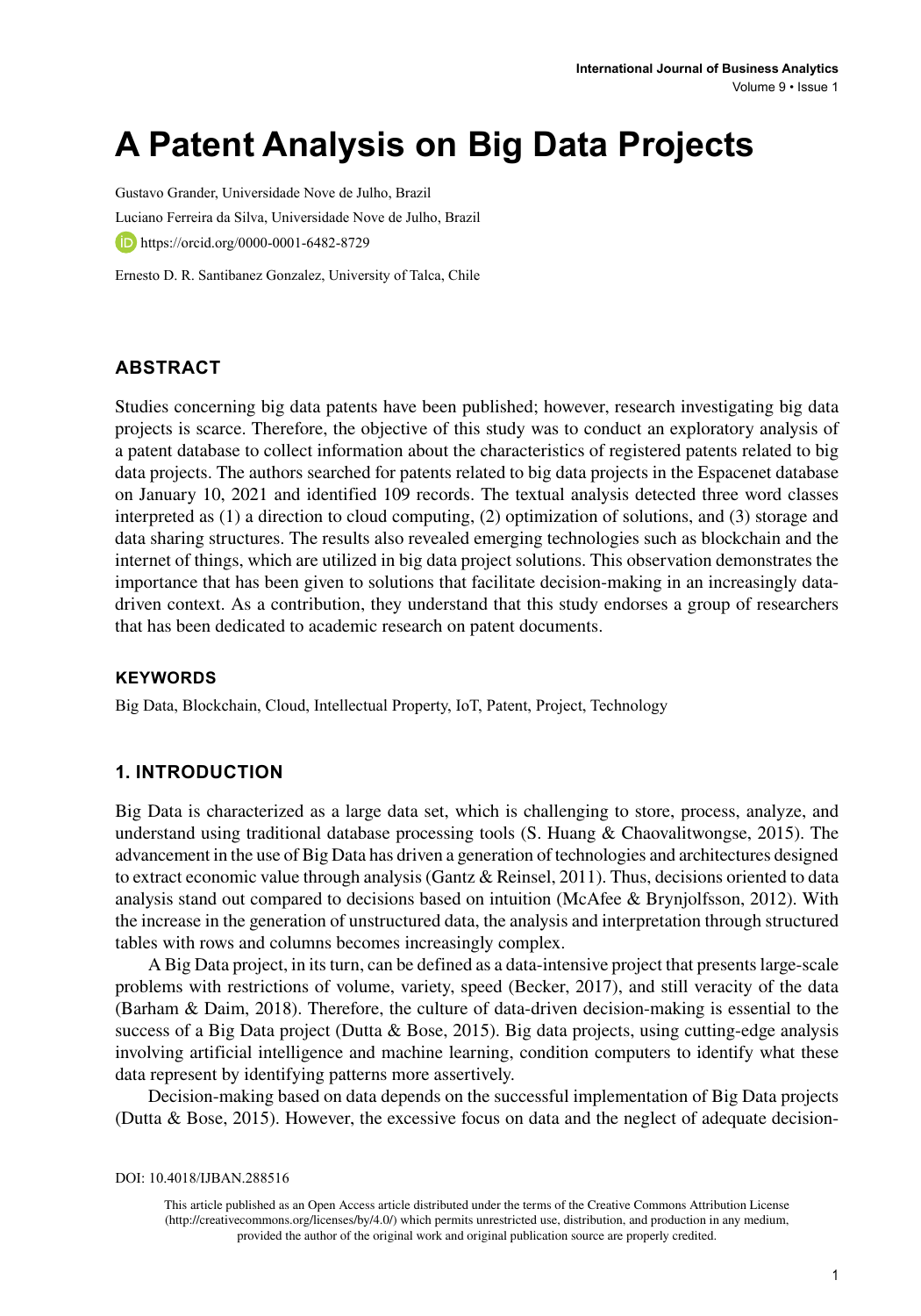making has been evidenced as an aspect that reflects the failure of Big Data projects (Chiheb, Boumahdi, & Bouarfa, 2019). Big Data project characteristics reflect potential highly uncertain inputs (for example, the relevance of data) and also potentially highly uncertain results (for example, information may be inaccurately derived from data analysis) (J. Saltz, Shamshurin, & Connors, 2017). Big Data projects have also provided a good discussion regarding success factors. In a broad perspective, there is a convergence between studies that investigated success factors in big data projects and that encompass five predominant characteristics: Governance, Objectives, Processes, Data, Team, and Tools (Gao, Koronios, & Selle, 2015; J. S. Saltz & Shamshurin, 2016).

Despite the evolution made in the Big Data area in recent years, practitioners reinforce the need for research related to guides, models, or even methodologies (Lara, De Sojo, Aljawarneh, Schumaker, & Al-Shargabi, 2020). As a result, opportunities arise for project management professionals to contribute by identifying appropriate measures and types of data, helping to interpret the data, and placing them in an evaluation context (Olsson & Bull-Berg, 2015). In addition to identifying technological trends in specific fields (Abbas, Bilal, Zhang, & Khan, 2015), patent analysis can identify recurring problems in a specific area, as patent registrations are intended to solve a practical problem.

Previous patent analysis studies of Big Data technology have been performed. Examples include abstract analysis of Chinese Big Data patents (Z. Yang et al., 2017), hot classification fields of Big Data technology (Gui, Liu, Bai, & Zhang, 2017), methods technology assessment using quantitative patent analysis for technology transfer in Big Data marketing (Jun, Park, & Jang, 2015), business interests and activities around Big Data (Y. Huang et al., 2016) and an analysis of the patenting activities of global jurisdictions in the Big Data field (Saheb & Saheb, 2020). While these studies analyze Big Data patents, they do not directly address the specific area of Big Data projects.

Singh (2019) stated that Big Data projects involve research in purely technical areas, such as ubiquitous information and integration in Big Data ecosystems. Thus, given the relevance of Big Data projects and the scarcity of studies characterizing the patents generated in this area, we took this as an opportunity for new research. Herein, an exploratory analysis of the Espacenet patent database was performed on January 10, 2021. to identify and subsequently describe registered Big Data projects patents. based on an initial sample of 109 records.

Our results advance the discussion on Big Data projects since this study fills a gap in intellectual property knowledge. This study also endorses the researchers who promote patent research to search for information on solving technical problems without being limited to scientific articles. Finally, based on this study's main findings, we suggest extending this analysis from a Big Data project management perspective in the future.

In the following sections, we present the Theoretical background (Section 2), Methodological procedures (Section 3), Results and Discussion (Section 4), and Conclusions (Section 5) of this study.

## **2. THEORETICAL BACKGROUND**

Previous studies reported an approach for organizations to create Big Data projects, encompassing phases of project planning, implementation, and post-implementation (Mousannif, Sabah, Douiji, & Sayad, 2014, 2016). Moreover, another study proposed implementing Big Data projects based on the strategic basis, data analysis, and implementation phases (Dutta & Bose, 2015). These two proposals, which aim to establish effective Big Data solutions, initially discuss the strategic aspect of the project and the attendance of business problems, reinforcing the holistic characteristic of all Big Data projects.

Interestingly, the strategic alignment of Big Data projects with the organizational vision has been considered a success factor in Big Data projects (Gao et al., 2015; J. S. Saltz & Shamshurin, 2016). Indeed, the proper use of data visualization technologies is crucial for successful data interpretation and must be considered by the decision-makers at the strategic level, such as data analysts and executives (Moore, 2017).